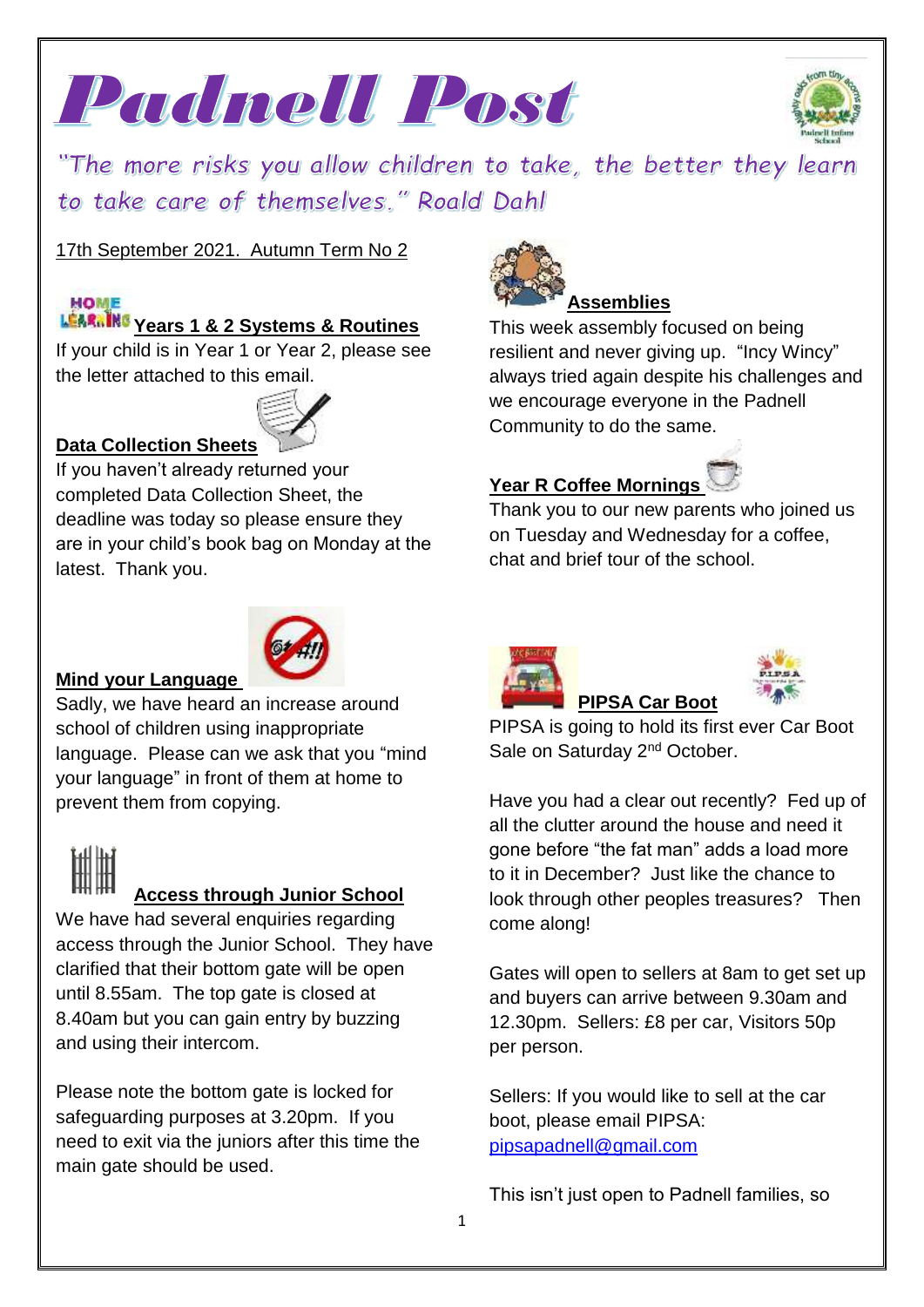



"The more risks you allow children to take, the better they learn to take care of themselves." Roald Dahl

please tell your families and friends and if you know someone who would like a space please get in touch.

There is a Facebook Event, please share this to get the word out. Thank you.

[https://facebook.com/events/pipsa-car-boot](https://facebook.com/events/pipsa-car-boot-sale/586427972542444/)[sale/586427972542444/](https://facebook.com/events/pipsa-car-boot-sale/586427972542444/)



#### **Morrisons Good to Grow**

You may have seen the adverts on television about Morrisons "It's Good to Grow" campaign. If you shop at Morrisons, between 6<sup>th</sup> September and 24<sup>th</sup> October you will get one "Grow token" for every £10 spent. These can be donated straight to us via the MyMorrisons app or website.

We will then be able to redeem the Grow Tokens against a wide range of gardening equipment for the school. Thank you for your support.

#### **Little Blue Book of Sunshine**



Attached is a booklet from the NHS that you may find useful dealing with the pressures and stresses of day-to-day life.



#### **Havant Borough Big Green Week**

A local litter picking group – Trash Busters have arranged two special "little picks" as part of The Havant Borough Big Green Week and would like to invite you to join them.

The first is on Sunday, 19<sup>th</sup> September, at 10am in Jubilee Park (meet in car park), and then the following Sunday, 26<sup>th</sup> September at 10am at Padnell Park (meet in Activity Centre Car Park).

If anyone has any questions, please contact Gayle of the Trash busters on 07404925908

For further information on Havant Borough Big Green Week please see the following link [https://havantclimatealliance.com/havant](https://l.facebook.com/l.php?u=https%3A%2F%2Fhavantclimatealliance.com%2Fhavant-borough-green-week%2F%3Ffbclid%3DIwAR0DCRIseHb4Rxyq5D3RUSVDr-7140nH8MWDqpbnAQmsfTqXCseOGi7ar0A&h=AT1Zc5kmKznd_gUkomf7aKcv4HxXXo9klE97or1vwoAYI4tv8rLY09EiNEgHk42sFGReNTyAP7Ti3ElVQE_-httDTHLByaHyn2wE6US-UOG7nE19eRXxKsMez7yhuQK1xe2t8iBkPSROTmy-DQ&__tn__=-UK-R&c%5b0%5d=AT2pyu3lNhzvMytanEj-4WELgDQm0SvngiT9UNN2JRS0BHTswOQ7QWm-kBUDdvsM2mzrGWmfjVSrUq10VmTvDsb7OUfEJSi8ni_TzWRUTNWVoGK7q7SVBi8mRQmHTGOdiCL3-QCxFg1fUx7zZIF-TloT3HT5ye0RQNY9jTv_zdPx32mgLFFt_JJQ59fZ0_Cy-r7ouSgKKc2mGnRybQ)[borough-green-week/](https://l.facebook.com/l.php?u=https%3A%2F%2Fhavantclimatealliance.com%2Fhavant-borough-green-week%2F%3Ffbclid%3DIwAR0DCRIseHb4Rxyq5D3RUSVDr-7140nH8MWDqpbnAQmsfTqXCseOGi7ar0A&h=AT1Zc5kmKznd_gUkomf7aKcv4HxXXo9klE97or1vwoAYI4tv8rLY09EiNEgHk42sFGReNTyAP7Ti3ElVQE_-httDTHLByaHyn2wE6US-UOG7nE19eRXxKsMez7yhuQK1xe2t8iBkPSROTmy-DQ&__tn__=-UK-R&c%5b0%5d=AT2pyu3lNhzvMytanEj-4WELgDQm0SvngiT9UNN2JRS0BHTswOQ7QWm-kBUDdvsM2mzrGWmfjVSrUq10VmTvDsb7OUfEJSi8ni_TzWRUTNWVoGK7q7SVBi8mRQmHTGOdiCL3-QCxFg1fUx7zZIF-TloT3HT5ye0RQNY9jTv_zdPx32mgLFFt_JJQ59fZ0_Cy-r7ouSgKKc2mGnRybQ)



### **Learning in Libraries**

Learning In Libraries have a wide range of free online courses that offer help and support for parents and families:

- **Building Resilient Teenagers** starts Thursday 23 September for 5 weeks from 6pm-7.30pm [https://www.hants.gov.uk/sho](https://www.hants.gov.uk/shop/product.php?productid=58958) [p/product.php?productid=58958](https://www.hants.gov.uk/shop/product.php?productid=58958)
- **Positive, Practical Parenting** starts Monday 4 October for 5 weeks from 7.30pm-9pm [Positive-Practical-](https://www.hants.gov.uk/shop/product.php?productid=58992)[Parenting-Online-course](https://www.hants.gov.uk/shop/product.php?productid=58992) [\(hants.gov.uk\)](https://www.hants.gov.uk/shop/product.php?productid=58992)
- **Raising Resilient Children** starts Wednesday 20 October for 3 weeks from 6pm-7.30pm [https://www.hants.gov.uk/sho](https://www.hants.gov.uk/shop/product.php?productid=58914) [p/product.php?productid=58914](https://www.hants.gov.uk/shop/product.php?productid=58914)